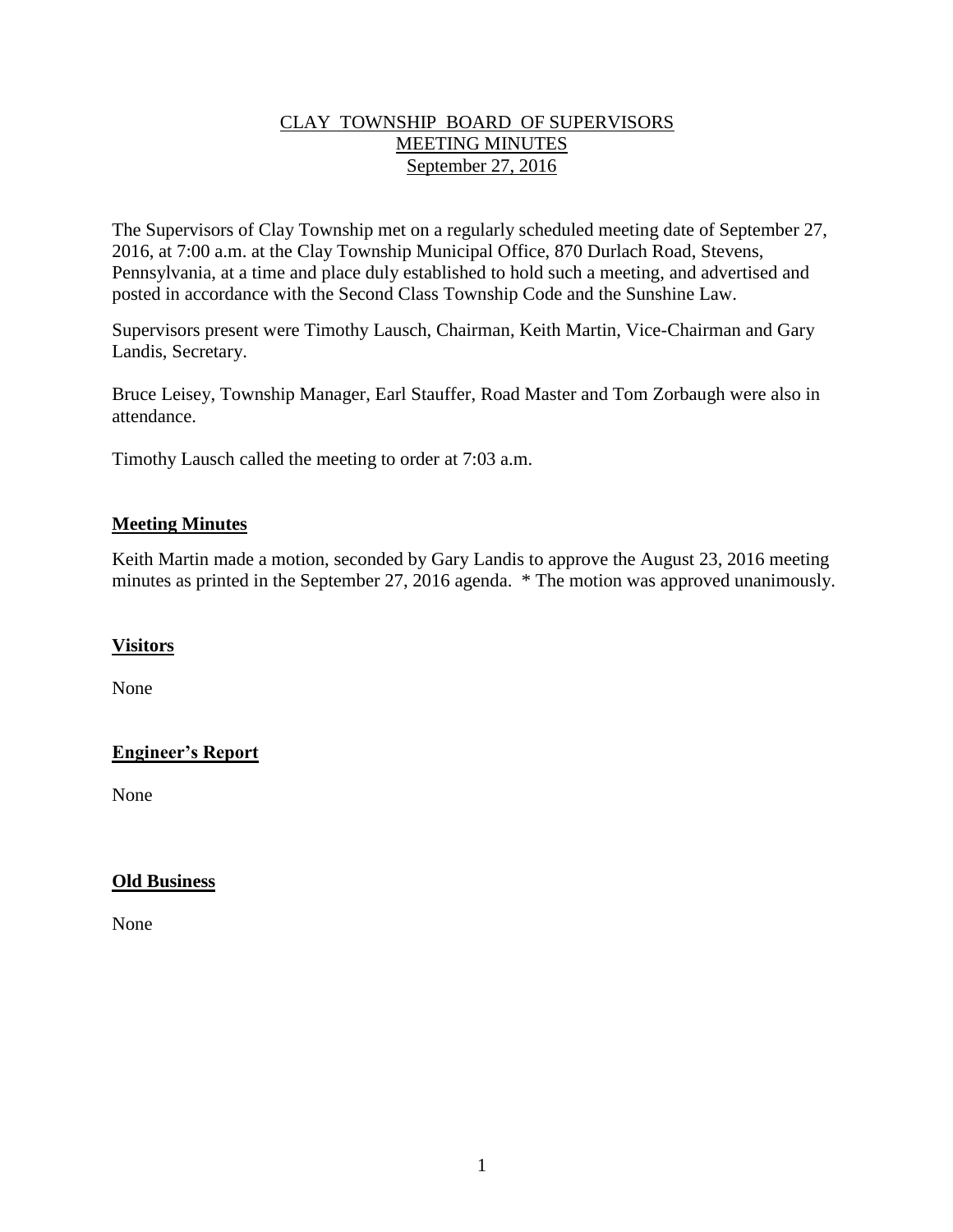#### **New Business**

1. Zoning Officer Update

Tom Zorbaugh, reviewed his monthly activity report with the Board of Supervisors.

Gary Landis asked Tom for an update on the violations at 204 Jennifer Lane.

2. Road Master Update

Earl Stauffer informed the Board of Supervisors that AMS has finished ultra-thin paving.

Earl received a request to allow a truck (no trailers) convoy to use Girl Scout Road, West Girl Scout Road, East Church and Durlach Road on Sunday, October 16<sup>th</sup> for a benefit ride. The convoy will leave the Ephrata Mennonite Church at 2 PM. The Board of Supervisors didn't see a problem with the convoy but noted that NLCRPD should be made aware of the details.

Earl said the Baron Stiegel Lions club would like to put benches in at Snyder Park 2. The Board of Supervisors recommend they present their request to the Park and Rec Board.

Earl was approached by the residents at 615 Sunnyside Road regarding concerns with the speed limit on road. Bruce Leisey will ask the NLCRPD to install counters between Lincoln Gardens Road and the driveway at 615 Sunnyside Road. No decisions were made till the information is received from the counters.

There was also discussion on increasing the gutters along East WoodCorner Road. No decisions were made at this time on this item.

#### 3. MS4 Update

This item was tabled.

#### 4. Execute Fox Creamery Holding Tank Agreement

Keith Martin made a motion, seconded by Gary Landis to execute the Fox Creamery Holding Tank Agreement which was approved at the 9/12/16 meeting. \* The motion was approved unanimously.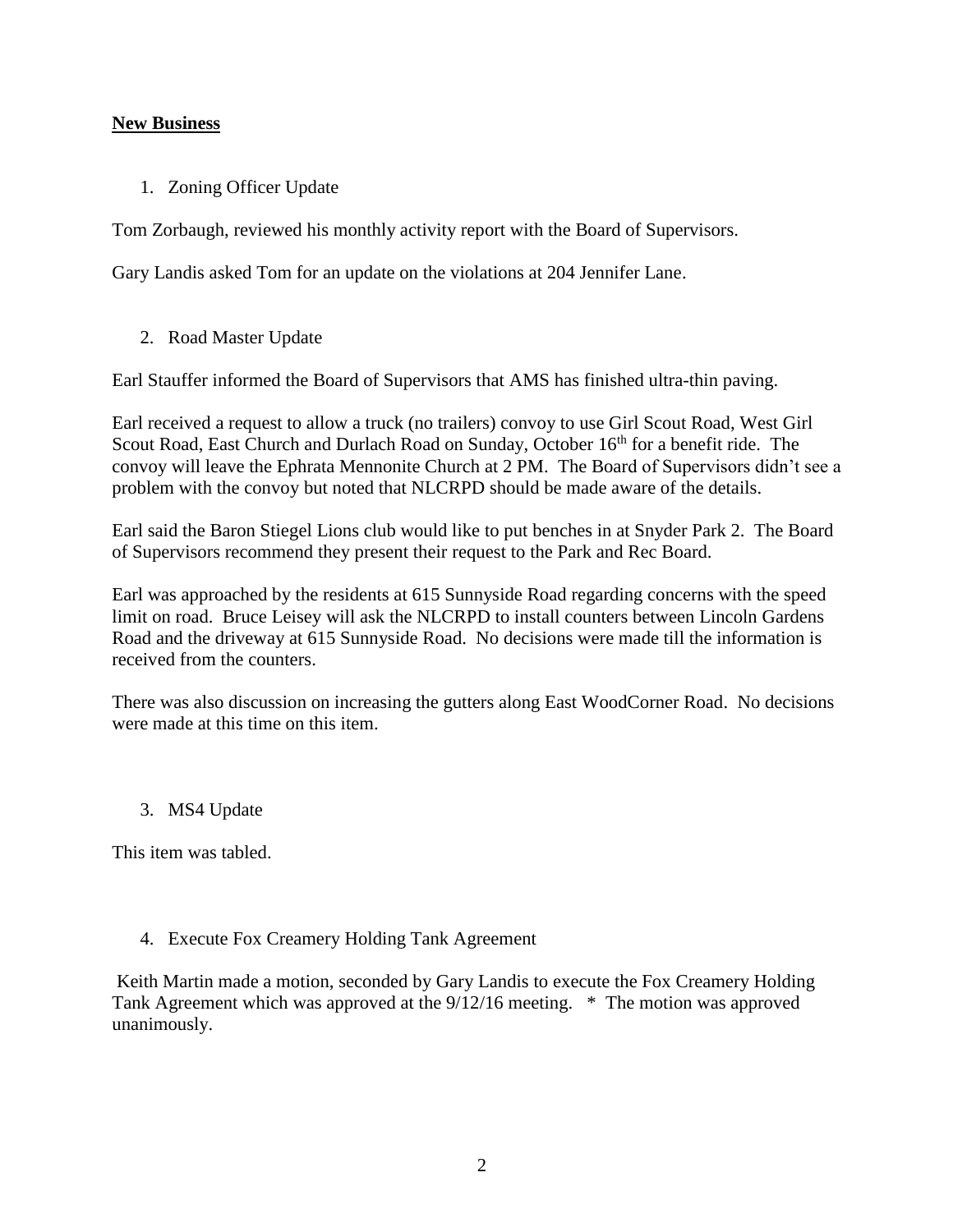5. Lincoln Garden School – Stormwater Management Plan

Ted Cromleigh, Diehm and Sons and Wilmer Miller, representative of school, reviewed the plant with the Board of Supervisors.

The project site is located at the Southwest corner of the intersection of Sunnyside Road and Lincoln Gardens Road. It is proposed to build an Amish School on the 61.8-acre farm. The school house will front on Lincoln Gardens Road.

Stormwater management for the improvements will be directed to a proposed subsurface infiltration facility. Porous gravel will also be utilized to provide stormwater management. Larger 3" stone will be placed on a scarified subgrade along with a 2" course of smaller clean stone. The use of clean stone will allow rainfall to drain through the stone.

They have also requested relief from posting financial guarantee for the project being total construction time is approximately 3 weeks.

Gary Landis made a motion, seconded by Keith Martin that no U&O will be issued for the school until improvements are installed and approved by Hanover Engineering. \* The motion was approved unanimously.

Gary Landis made a motion, seconded by Keith Martin to approve the stormwater management plan contingent on compliance with the Hanover Engineering letter dated 9/22/16 and cost opinion of \$13,341.85 but no letter of credit required. \* The motion was approved unanimously.

6. Approve Power Purchasing Agreement

After discussion, Keith Martin made a motion, seconded by Gary Landis to contract with Hudson Energy Services to provide electric to the Township from December 2017 to December 2020 at a fixed cost of .06820 (current cost .08180). \* The motion was approved unanimously.

\*\* Keith Martin excused himself from the meeting at 8:45 AM. \*\*

7. Approve Non-Uniform MMO

After review, Gard Landis made a motion, seconded by Tim Laush to approve the 2017 Minimum Municipal Pension Obligation of \$13,525 of state aid expected to cover 100% of the costs. \* The motion was approved unanimously.

8. West Girl Scout Road Speed Concerns

This item was tabled until the speed study is completed on Sunnyside Road.